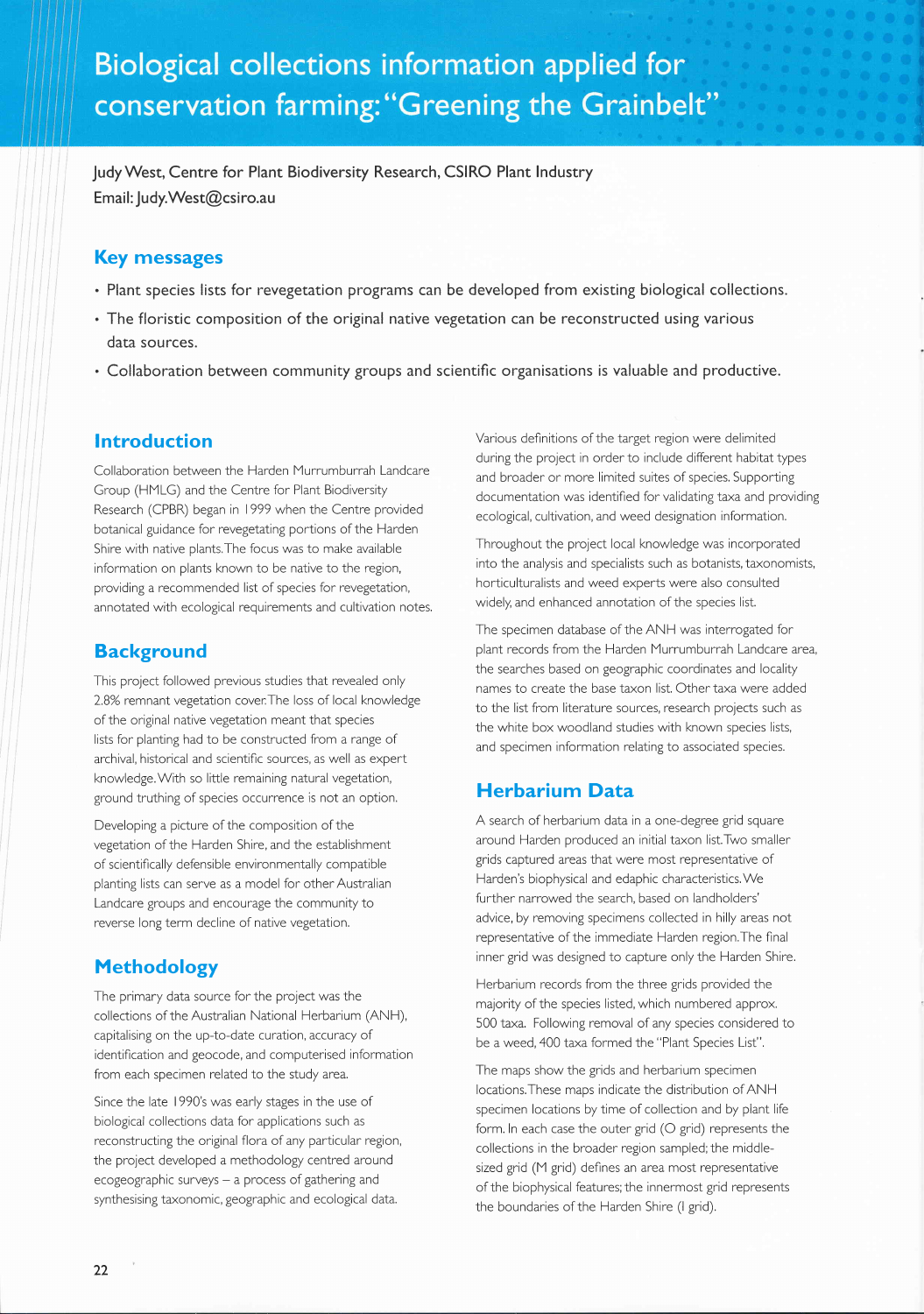

# Collection Dates of Samples in the Australian National Herbarium

# Plant Growth Life Form of Samples in the Australian National Herbarium

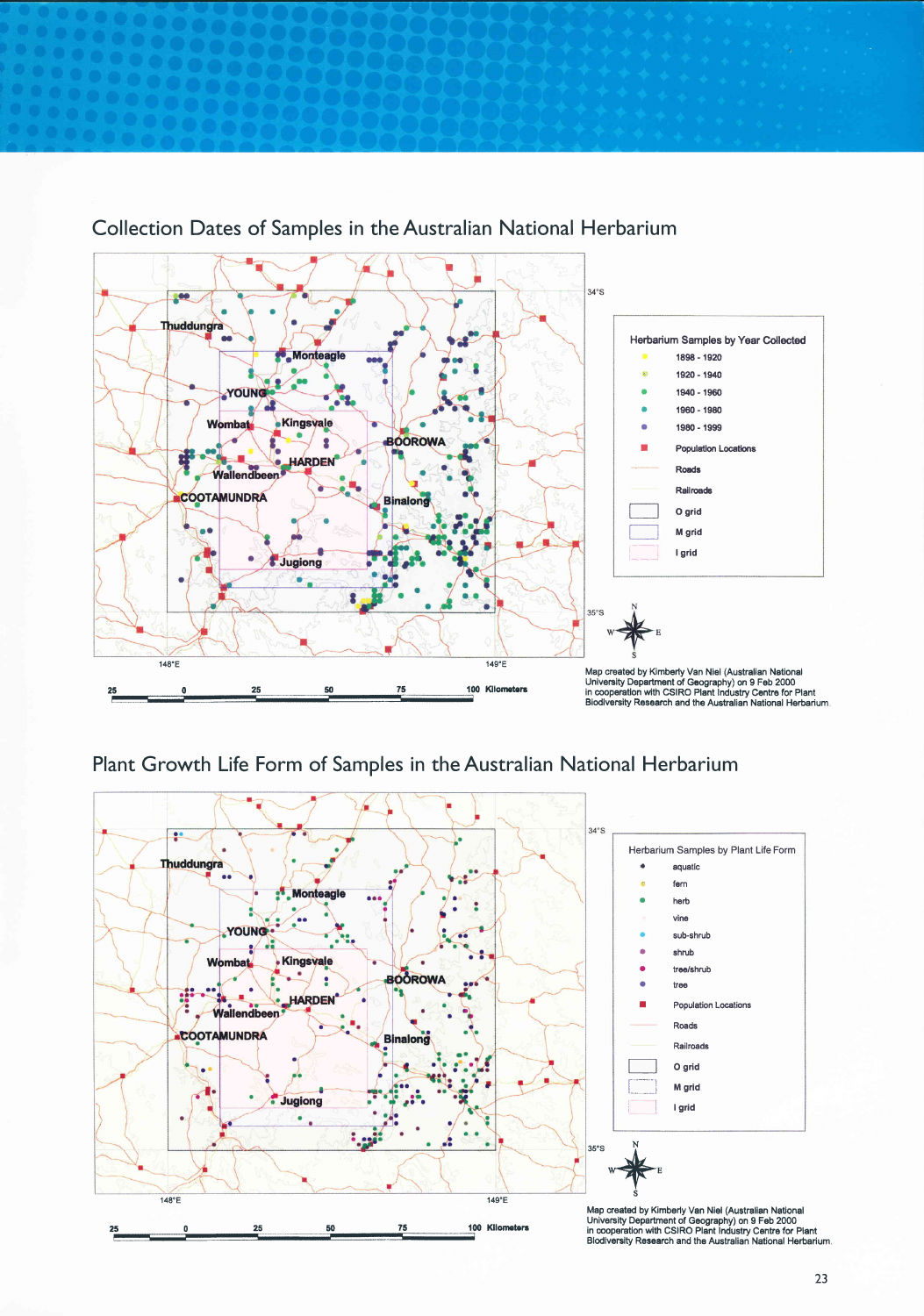# Expert Knowledge

The species list was supplemented with common name, form, habitat, soil type, associated species, available cultivation information, and any special notes of interest, such as toxicity, from a variety of literature sources and ANH specimen data.

The development of the species lists underwent many iterations and incorporation of data from many sources including local knowledge and cooperation and input from landowners and experts familiar with the region, Members of the HMLG were especially helpful in annotating the species list, providing locally relevant common names, and building on previous landcare experience.

# Supporting Literature

To supplement and verify the species list, local research, published literature and local reports were used, Prober's published studies of remnant areas on the western slopes (Prober 1996), Hudson's (pers,comm.) surveys of roadside vegetation in Young Shire, the Olympic Highway Roadside Vegetation Assessment and Management Guidelines (Stelling 1996), and the Binalong Landcare Report (Brown et al, 1997) were all compared against the taxon list derived from ANH's database for verification and addition of any other taxa.

# Species List Collation

The resultant list of approx. 400 species is available as a searchable on-line database, as well as a spreadsheet. This scientiflcally defensible list is the major output of the project. lt is available for HMLG and others to use for vegetation regeneration. Landcare groups in the region continue to use the list,The list is annotated to indicate:

- . the part of the landscape from which the species was originally found, including:
	- the vegetation community and habitat;
	- the soils in which it grows; and
	- other species associated with it,
- . information relating to cultivation and ecological requirements of the listed species, including:
	- notes about propagation and transplanting;
	- landform type recommended for planting;
	- the layer of the vegetation community in which the species will grow; and
	- recommended stage of planting.

The source of the information by which the species is included in the list is provided.These are primarily the three grids defined to interrogate the ANHSIR database of the Australian National Herbarium  $-$  O grid, M grid and I grid - or literature or expertise consulted during the project.

#### **Outcomes**

This collaboration between the HMLG and the CPBR generated beneflts well beyond those originally anticipated. The following summarises the main outcomes of the project:

Greening the Grainbelt Website containing the species database in an interactive spreadsheet form, http://www.cpbr.gov.au/greening-grainbelt/index.html

Greater diversity of plantings is encouraged through provision of a broad selection of species for any given land type. A wide selection of species may also avoid plants becoming vulnerable to disease or insect attack.

Provides the reference point for selection of species for majority of plantings undertaken by the HMLG and extending to other regions in the Southwest Slopes.

Enhanced awareness of the community as to the vegetation of the Harden Murrumburrah region prior to European settlement

Enhanced community awareness of current biodiversity, conservation and revegetation issues

Empowerment of the Landcare group to research information needed to develop revegetation programs.

lncreased understanding of scientists of needs and knowledgebase of community groups

Clear demonstration of the utility of herbarium specimen data in environmental planning and biodiversity conservation

A practical and transferable methodology for the use of herbarium resources and associated data in land-use planning and land-use management.

The success of this small project stimulated the Federal and State/Territory Governments to support the databasing of the collections in the main Australian herbaria. Ten years on, the herbarium specimens collected in Australia from each herbarium are now available electronically via Australia's Virtual Herbarium (AVH), so that any user has access to information for c. 6.5 million specimens on-line. http://www.chah.gov.au/avh/.